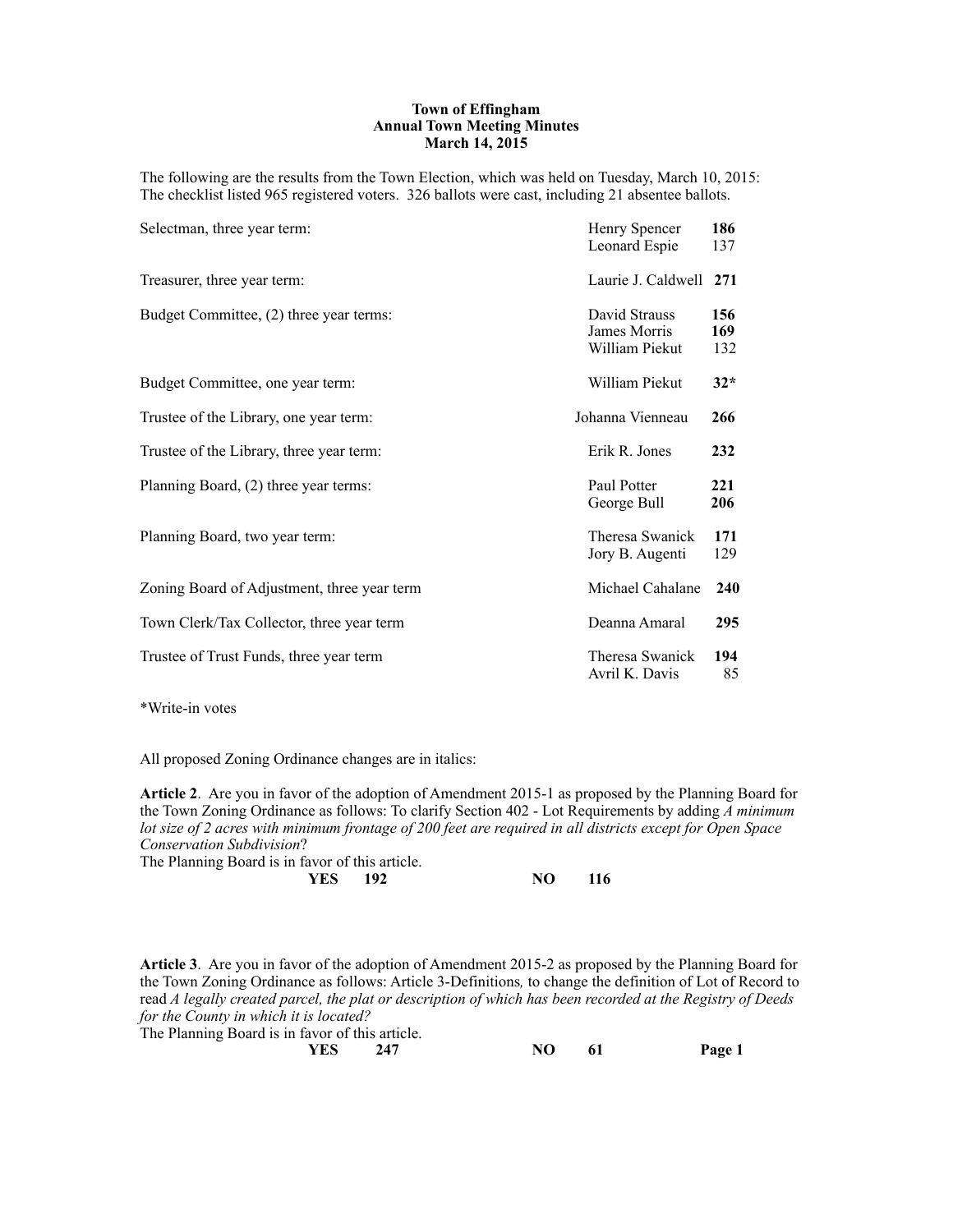**Article 4**. Are you in favor of the adoption of Amendment 2015-3 as proposed by the Planning Board for the Town Zoning Ordinance as follows: Article 3-Definitions to add the definition of *Non-Conforming Lot: A single lot, which, at the effective date of the Ordinance, does not meet the minimum lot area, minimum lot area per dwelling unit, or minimum frontage requirements of the district in which it is located. It is allowed solely because it was in lawful existence at the time this Ordinance or subsequent amendment took effect?* The Planning Board is in favor of this article. **YES** 230 NO 74

**Article 5**. Are you in favor of the adoption of Amendment 2015-4 as proposed by the Planning Board for the Town Zoning Ordinance as follows: Article 3-Definitions to add the definition of *Temporary Enclosure: A temporary enclosure is defined as any moveable tent-like shelter intended to provide or actually provide protection from the elements for stored materials, vehicles or other items. This would include temporary garages of tent-like constructions as well as tarpaulins of plastic of similar materials supported by wooden or metal frameworks. Such temporary enclosures are governed by the same setback requirements as structures. Tents set up for special occasions, screen houses, and other seasonal recreational enclosures are specifically exempted from this definition unless used for storage as listed above?* The Planning Board is in favor of this article.<br>
YES 191 **YES** 191 NO 116

**Article 6**. Are you in favor of the adoption of Amendment 2015-5 as proposed by the Planning Board for the Town Zoning Ordinance as follows: Change Section 707 from Lots of Record to read *Non-Conforming* Lot: *A non-conforming lot* may be used for the uses permitted in the zoning ordinance in the district within which the property is located so long as the lot satisfies the following:

- The lot must have frontage or *right of way* capable of providing sufficient access for emergency vehicles.
- No changes
- No changes

Change the words 'A lot of record' to 'The lot'?

The Planning Board is

| The Planning Board is in favor of this article. |     |    |
|-------------------------------------------------|-----|----|
| <b>YES</b> 220                                  | NO. | 63 |

**Article 7**. Are you in favor of the adoption of Amendment 2015-6 as proposed by the Planning Board for the Town Zoning Ordinance as follows: Change Section 1105 – Building Permit to read: *Unless otherwise noted below* a building permit expires twenty-four (24) months after the date of issue. An applicant may request an extension of twelve (12) months from the enforcement officer before the permit expires*. Permits for recreational vehicles and campground structures expire twelve (12) months after the date of issue?*

The Planning Board is in favor of this article.

|  | YES 249 | NO | 57 |
|--|---------|----|----|
|  |         |    |    |

**Article 8**. Are you in favor of the adoption of Amendment 2015-7 as proposed by the Planning Board for the Town Zoning Ordinance as follows: Change Section 1402 *to allow up to two (2) recreational vehicles on one lot for up to 150 days?*

| The Planning Board is in favor of this article. |            |    |     |        |
|-------------------------------------------------|------------|----|-----|--------|
| YES.                                            | <b>200</b> | NО | 102 |        |
|                                                 |            |    |     | Page 2 |

**Article 9**. Are you in favor of the adoption of Amendment 2015-8 as proposed by the Planning Board for the Town Zoning Ordinance as follows: Article 15 – Historic District: *Change the number of board members from 7 to 5, eliminate the requirement that one member from each historic district be on the board and other housekeeping items?*

The Planning Board is in favor of this article.

**YES 201 NO 97**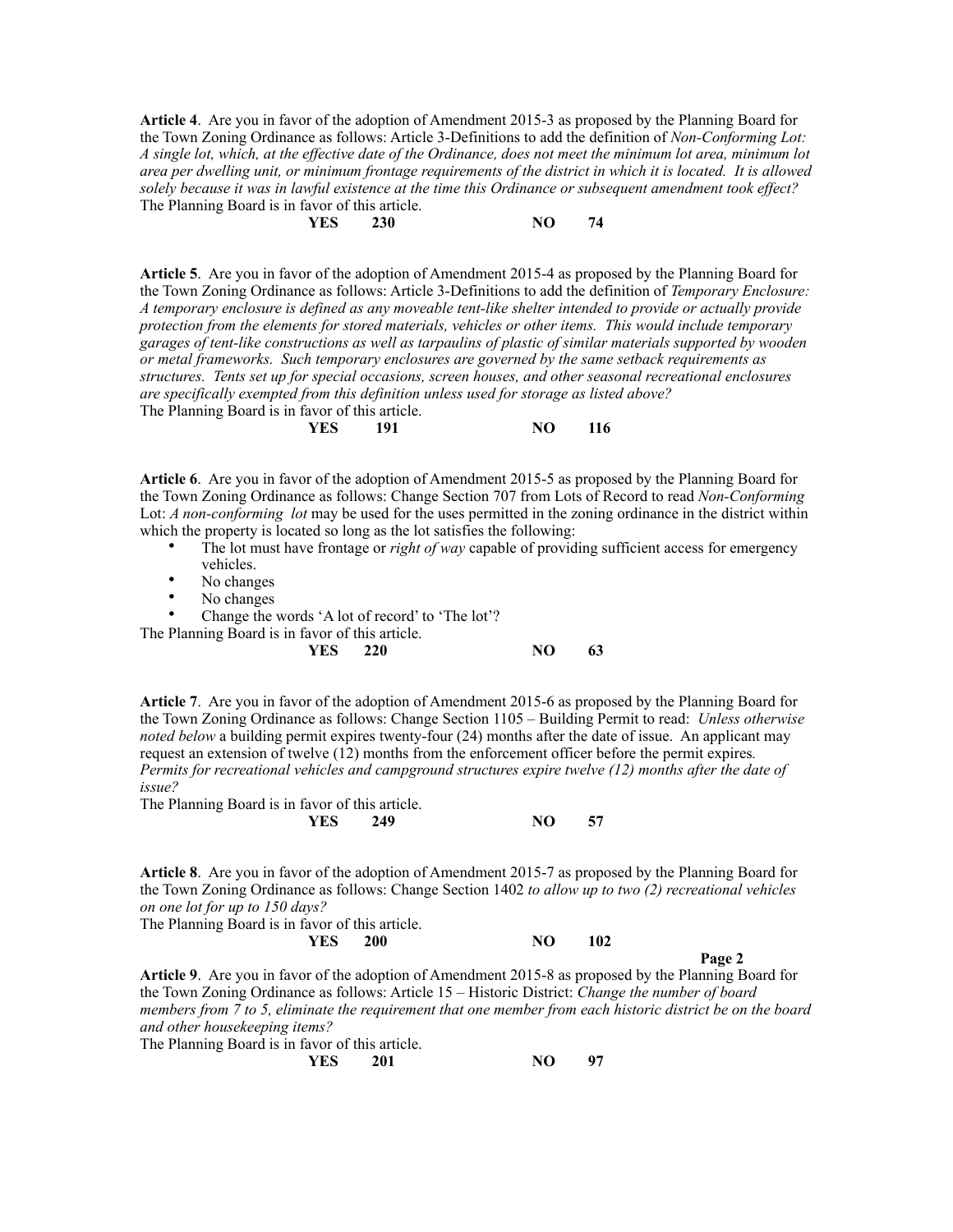**At 7:00 pm, the Moderator announced that the polls were closed. Ballot clerks and counters were: Edith Sharp, David Manley, Celine Bergeron, Tracy Cragin, Cheryle Feirick, Theresa Swanick, James Morris, David Strauss and Gwenda English. When we were finished counting, Moderator Pilkovsky called for a recess and announced that the meeting would reconvene on Saturday at 9:00am, March 14, 2015.**

**Article 10.** To see if the Town will vote to raise and appropriate the sum of Twenty Five Thousand Eight Hundred Four Dollars (\$25,804.00) to contract the services of Avitar Associates of New England, Inc. for the year 2015. This sum represents payment for the fifth year of a five-year level funded contract that provides for a full update of property values to market rate in 2015 as required by RSA 75:8-a, as well as general assessing services throughout each of the five years and field data verification of information appearing on property tax cards. This requires a majority vote. The Selectmen and the Budget Committee recommend this appropriation.

#### **The article was moved, seconded and passed as read.**

**Article 11**. To see if the Town will vote to raise and appropriate the sum of Forty Six Thousand Dollars (\$46,000.00) for road reconstruction. This requires a majority vote. The Selectmen and the Budget Committee recommend this appropriation.

#### **The article was moved, seconded and passed as read.**

**Article 12.** To see if the Town will vote to raise and appropriate the sum of Two Hundred Thousand Dollars (\$200,000.00) for paved road resurfacing and repair. This requires a majority vote. The Selectmen and the Budget Committee recommend this appropriation.

## **The article was moved, seconded and passed as read.**

## **A motion was made and seconded to vote on Article 16 prior to Article 13. Motion passed. In keeping with the order of the Warrant, Article 16 results will be placed after Article 15.**

**Article 13.** To see if the Town will vote to raise and appropriate the sum of Thirty Five Thousand Dollars (\$35,000.00) for payments to the following Capital Reserve Accounts previously established:

|                                          |             | <b>Acct balances</b><br>12/31/14 |
|------------------------------------------|-------------|----------------------------------|
| <b>Aquatic Invasive Plants</b>           | \$3,000.00  | \$11,836.34                      |
| <b>Fire Truck/Equipment</b>              | \$5,000.00  | \$245,484.66                     |
| <b>Police Cruiser/Equipment</b>          | \$15,000.00 | \$30,193.93                      |
| <b>Town Owned Bridges</b>                | \$10,000.00 | \$93,539.28                      |
| <b>Transfer Station/Recycling Center</b> | \$2,000.00  | \$10,228.46                      |

#### T**otal in above Capital Reserve accounts**: \$391,282.67

This is a special warrant article. This requires a majority vote. **Page 3** The Selectmen and the Budget Committee recommend this appropriation.

#### **The article was moved, seconded and passed as read.**

#### **A motion was made and seconded to restrict reconsideration of articles 10-13&16. The motion passed.**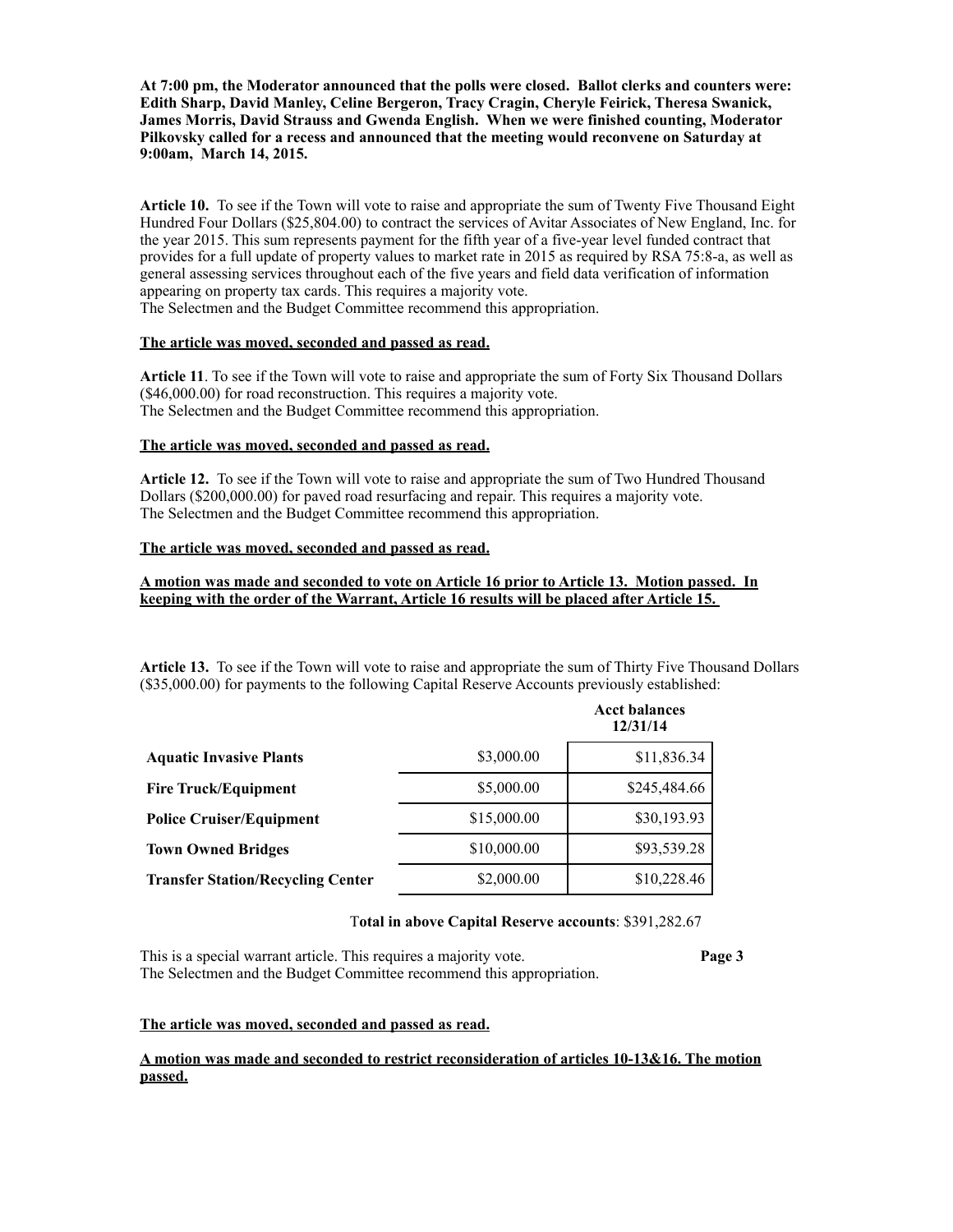#### **A motion was made and seconded to vote on Article 24 prior to Article 14. Motion passed. In keeping with the order of the Warrant, Article 24 results will be placed after Article 23.**

**Article 14.** To see if the Town will vote to raise and appropriate the sum of Nineteen Thousand Dollars (\$19,000.00) for payments to the following Trust Fund Accounts previously established:

|                                   |             | <b>Acct balances</b><br>12/31/14 |
|-----------------------------------|-------------|----------------------------------|
| Library Equipment Exp TF          | \$3,000.00  | \$5,972.71                       |
| <b>Municipal Auditing Exp TF</b>  | \$1,000.00  | \$26,003.70                      |
| <b>Municipal Buildings Exp TF</b> | \$10,000.00 | \$23,355.40                      |
| <b>Town Hall Restoration TF</b>   | \$5,000.00  | \$25,127.89                      |

#### T**otal in above Trust Fund accounts**: \$80,459.70

This is a special warrant article. This requires a majority vote. The Selectmen and the Budget Committee recommend this appropriation.

#### **The article was moved and seconded.**

**A motion was made to amend the Town Hall Restoration TF line to \$15,000.00. The motion was seconded and passed with a count of hands. The Article will now read Twenty-nine Thousand Dollars (\$29,000).**

**Article 15**. To see if the Town will vote to raise and appropriate the sum of One Thousand Dollars (\$1,000.00) from the undesignated fund balance to be added to the Fire Truck and Equipment Capital Reserve Fund previously established. The \$1,000.00 was received from the Town of Parsonsfield in 2014 for Fire Department Mutual Aid. This is a special warrant article. This requires a majority vote. The Selectmen and the Budget Committee recommend this appropriation.

#### **The article was moved, seconded and passed as read. A motion was made and seconded to restrict reconsideration of articles 14 & 15. Motion passed.**

**Article 16**. To see if the Town will vote to raise and appropriate the sum of Two Hundred Forty Thousand Dollars (\$240,000.00) to purchase an all purpose mini-pumper fire truck and applicable accessory equipment for the Effingham Fire/Rescue Department. Further to fund this purchase by authorizing the withdrawal of Two Hundred Forty Thousand Dollars (\$240,000.00) from the Fire Truck/Equipment Capital Reserve Account created for this purpose. This is a special warrant article. This requires a majority vote. The Selectmen and the Budget Committee recommend this appropriation.

**The article was moved and seconded. Moderator Pilkovsky announced that there was a request made that this article be voted on by a ballot vote. A lengthy discussion followed. Page 4 A motion was made and seconded to cease discussion. A hand count was taken and the motion passed to call the question. The article passed with YES 60 NO 31** 

**Article 17**. To see if the Town will vote to raise and appropriate the sum of Three Hundred Twenty Thousand Dollars (\$320,000.00) from the undesignated fund balance to replace the bridge on Stevens Road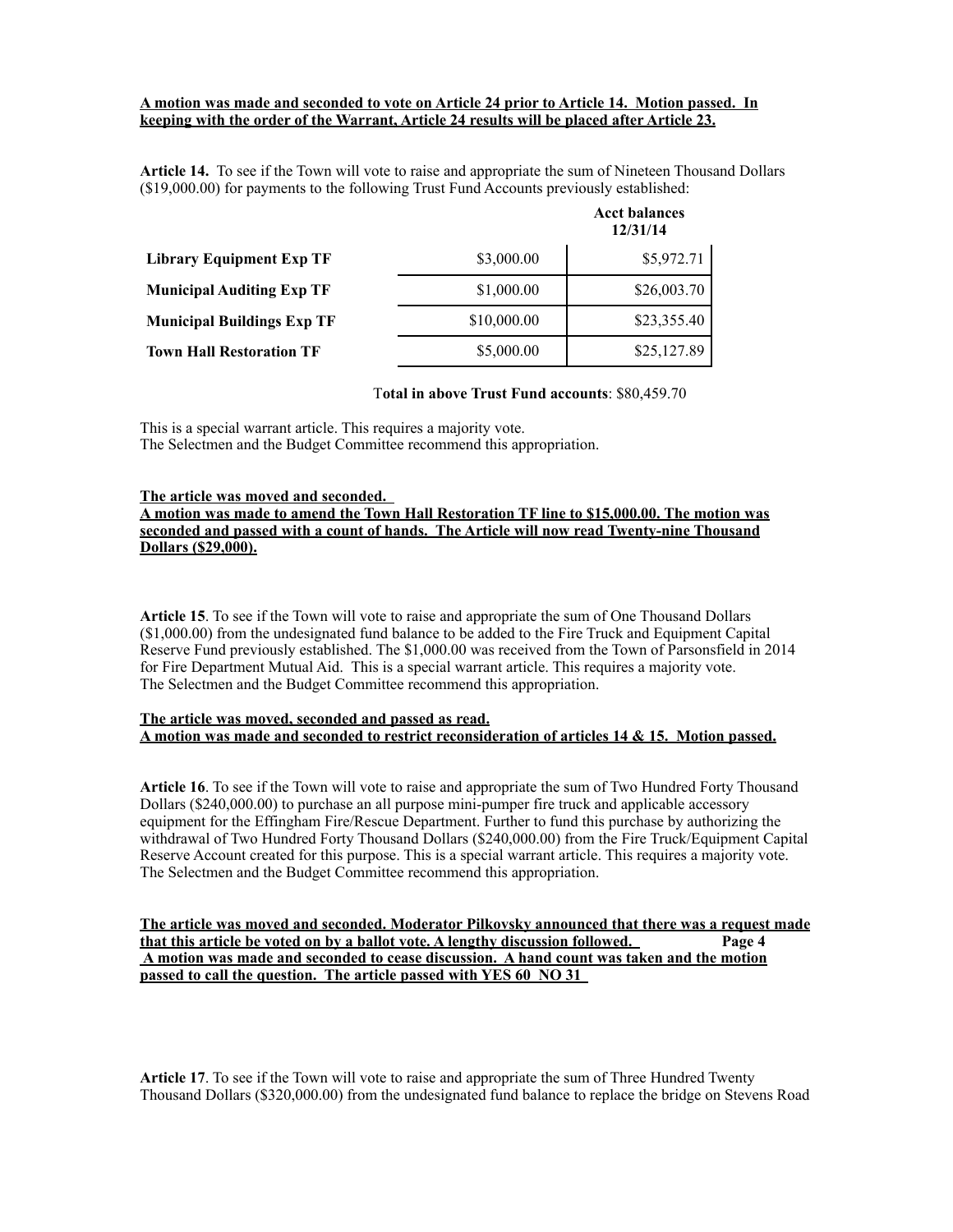and do other pertinent road work on Stevens Road, with none of this amount to be raised from taxation. And further, to authorize the governing body to accept grant funding for this project from the State of New Hampshire or other government agency should it become available. This is a special warrant article. This requires a majority vote.

The Selectmen and the Budget Committee recommend this appropriation.

### **The article was moved and seconded. Selectman Spencer asked that this article be postponed because of new information. The motion passed and article is postponed.**

**Article 18**. To see if the Town will vote to raise and appropriate the sum of Ninety Six Thousand Dollars (\$96,000.00) to enter into a one year contract to provide emergency medical/ambulance service to the Town of Effingham. This requires a majority vote.

The Selectmen and the Budget Committee recommend this appropriation.

#### **The article was moved, seconded and passed as read.**

# **A motion was made and seconded to restrict reconsideration of article 18. The motion passed.**

**Article 19**. To see if the Town will vote to raise and appropriate the sum of Six Thousand Dollars (\$6,000.00) for airbags to be used by the Effingham Fire/Rescue Department. This requires a majority vote. The Selectmen and the Budget Committee recommend this appropriation.

# **The article was moved, seconded and passed as read.**

**Article 20.** To see if the Town will vote to raise and appropriate the sum of One Million Three Hundred Twenty Four Thousand Seven Hundred Seven Dollars (\$1,324,707.00) for the ensuing year for general operations. This requires a majority vote.

The Selectmen and the Budget Committee recommend this appropriation.

| Executive                    | 94,205.00  |
|------------------------------|------------|
| Election & Registration      | 27,245.00  |
| <b>Checklist Supervisors</b> | 1,850.00   |
| Financial Administration     | 38,512.00  |
| <b>Budget Committee</b>      | 215.00     |
| Assessing                    | 23,650.00  |
| Legal                        | 20,000.00  |
| Payroll Expenses             | 53,000.00  |
| Planning & Zoning            | 17,650.00  |
| <b>Municipal Buildings</b>   | 48,000.00  |
| Cemeteries                   | 2,500.00   |
| <b>Insurance Fees</b>        | 101,600.00 |
| Advertising & Regional Dues  | 3,000.00   |
| Police                       | 157,937.00 |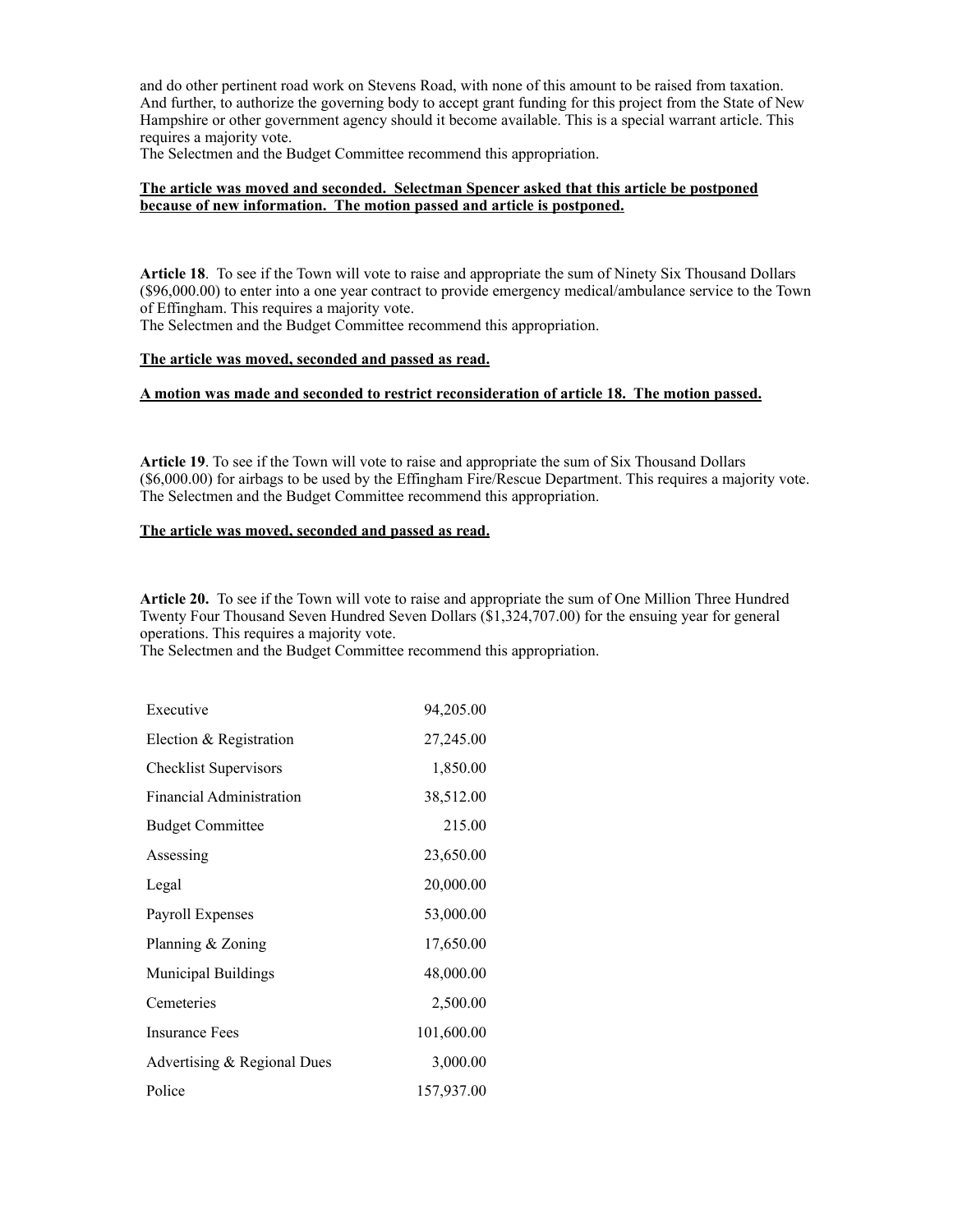| Fire/Rescue Department         | 69,450.00    |
|--------------------------------|--------------|
| Emergency/Forest/911           | 4,750.00     |
| Road Maintenance               | 129,600.00   |
| Winter Roads                   | 287,100.00   |
| <b>Street Lighting</b>         | 6,700.00     |
| Solid Waste Collection         | 50,209.00    |
| Solid Waste Disposal           | 79,000.00    |
| Solid Waste Clean Up           | 4,500.00     |
| Dog Officer Expenses           | 500.00       |
| Health Agencies & Hospitals    | 12,306.00    |
| <b>General Assistance</b>      | 20,000.00    |
| Meals on Wheels                | 4,500.00     |
| Parks & Recreation             | 3,500.00     |
| Library                        | 57,605.00    |
| Patriotic Purposes             | 1,000.00     |
| <b>Conservation Commission</b> | 3,622.00     |
| <b>Town Forester</b>           | 1,000.00     |
| Debt Service                   | 1.00         |
| Total                          | 1,324,707.00 |

## **The article was moved and seconded. A motion was made by William Piekut to amend the Police Salary Line and increase it by \$6,700.00. Motion was seconded and passed. The LINE will now read \$164,637.00.**

**Article 21.** To see if the Town will vote to modify the Town bidding and bonding requirements for construction projects passed by the Town under Article 24 of the 1995 town meeting as follows: Increase the maximum amount of the project that does not require advertising for bids to be increased from Five Thousand Dollars (\$5,000.00) to Fifteen Thousand Dollars (\$15,000.00). This article, if approved, will not restrict the Board of Selectmen from advertising for bid other projects, less than the required maximum amount, if they decide that it is in the best interest of the Town to do so. And to increase the minimum aggregate project price for contractor bonding requirements for special projects, not to include those projects done periodically in the course of routine business by a bonded contractor using rates which were awarded through a bidding process, from Twenty Five Thousand Dollars (\$25,000.00) to Thirty Five Thousand Dollars (\$35,000.00). This requires a majority vote.

# **The Article was moved, seconded and passed as read.**

#### **A motion was made to restrict reconsideration of articles 19 – 21. The motion passed.**